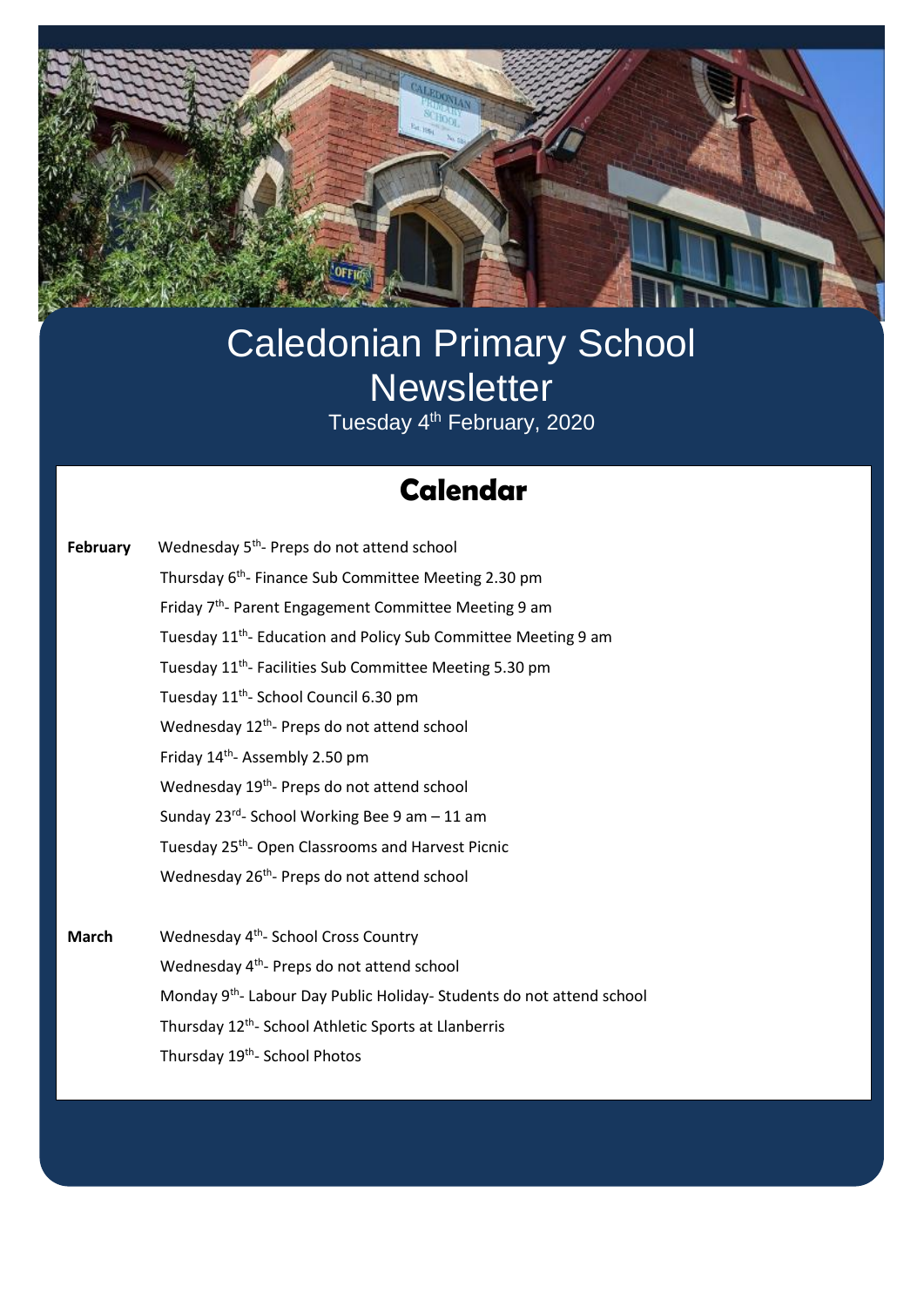To The School Community,

Welcome to 2020! I must admit if I had heard the words, "I'm bored" or "I'm hungry" again from my children over the holidays I was going to move out!

It has been a wonderful beginning and I would like to again thank the parents and students for being incredibly welcoming. Our students have jumped straight into learning, picking good fit books to read, getting started on their readers notebooks, picking up from where they left off in mathematics and this week will be engaged in Art, Music, PE and Chinese.

Our prep students are lovely and very ready for school! On one of my visits I was informed they were doing "calculations" and that they have already started with learning letters and sounds (specifically S). I also popped into a 1-2 classroom where a grade 1 student announced she was "getting the diagraph" for the day! I nearly had to google "diagraph" to remember what they are! David Walliams books continue to be a hit in the grade 3 and 4 classrooms, along with "Nevermoor" and Horrible Histories (Horrible Histories is one of my favourite ABC shows). Our new school leaders are getting used to routines and I am sure the gates will be open on time!

This year we welcome Darcie Bleicher to our 1-2 team and the return of both Heather Dent (Chinese) and Ann Gleeson (Music). Additionally Simon Jinks is taking over in PE and he has already started making some plans for increasing participation in sports. Our specialist team will be working through the year to ensure every child gets a chance to achieve success in an area of high interest. There is even talk of a choir and art club getting started in coming weeks!

This term we are holding a Cross Country event as well as our Athletics Carnival. These coincide with the district level events which are both early this year. Athletics Carnival will be held as normal on the 12<sup>th</sup> of March however our Cross Country will change this year. Previously we have held a "time trial" but in 2020 we are going to hold a house event, organise a new shield and include students from grade 1-6. Mr Jinks is planning an afternoon event with a shortened distance for 1-2 students and 2.5-3Km race for 3-6s. This is a pretty exciting addition to our sporting calendar and I am reliably informed Ms Mathieson is planning to take on the grade 6s over 3kms!

On Tuesday the 25<sup>th</sup> February we will be holding an open afternoon which will provide an opportunity to catch up with your class teacher or our specialist teachers for a conversation regarding any concerns or issues that may have arisen over the holiday break and students will also have the chance to show you around their classroom. Running simultaneously will be the Harvest Picnic coordinated by our Engagement and Fundraising committee. Activities, food and entertainment will all be provided. This will be a great chance to catch up with parents and staff and let the kids have a play and an early dinner before taking them home, hosing them down and putting them to bed!

Again welcome back, we are going to have a cracker of a year!

Ben

#### **Mobile Phones and Wearable Devices**

In 2019 the Premier announced a ban on mobile phones in schools. At Caledonian we have developed a Mobile Phone Policy that is consistent with DET expectations. The policy requires any phone to be handed to a teacher at the beginning of the day for secure storage and that wearable devices with internet capability are not to be worn (an example of a wearable device would be an apple watch). This policy is consistent across all schools in the state and is fully implemented this year. A copy of the full policy is available and will be uploaded to the school website.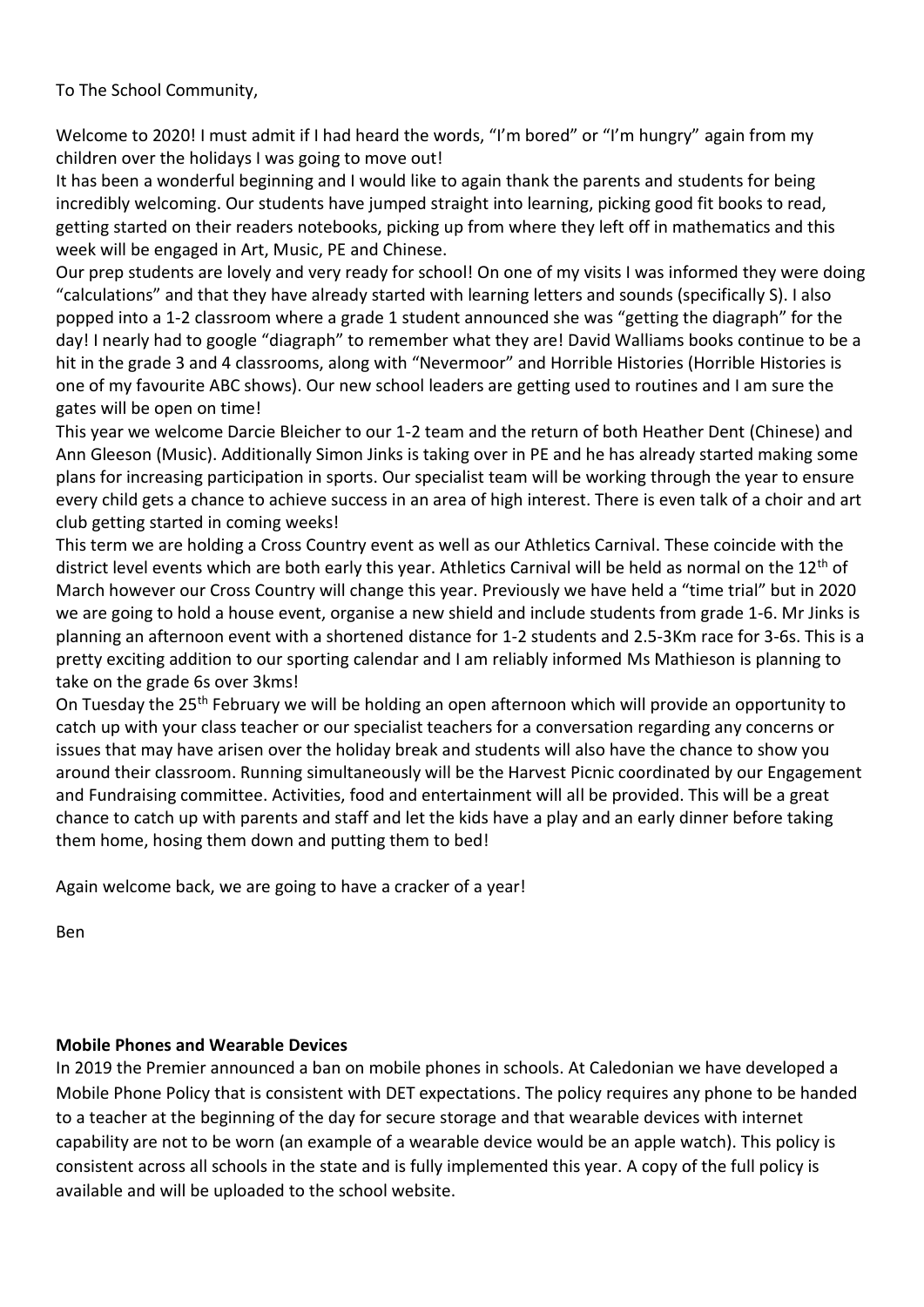#### **No Hat No Play**

As we are a Sun Smart School students must wear a hat whenever they are outside at school during term 4 and Term 1. Students must have a **school wide brimmed hat**; please do not send along peak caps. Hats are available from Lowes or Beleza.

#### **Annual privacy reminder**

Our school collects, uses, discloses and stores student and parent personal information for standard school functions or where permitted by law, as stated in the [Schools' Privacy Policy](https://www.education.vic.gov.au/Pages/schoolsprivacypolicy.aspx) Please take time to remind yourself of the school's collection statement, found on our website. For more information about privacy, see: [Schools' Privacy Policy –](https://www.education.vic.gov.au/Pages/Schools-Privacy-Policy-information-for-parents.aspx) information for parents. This information also available in nine community languages.

#### **Bell Times 2020**

Bell times will remain the same for 2020 First bell- 8.45 am Second bell- 8.50 am Recess- 11 am – 11.30 am Lunch Eat- 12.30 pm – 12.45 pm Afternoon Recess- 1.45 pm – 2.15 pm Students dismissed- 3.15 pm

Children arriving after 9 am must collect a late pass from the office.

#### **Uniform**

Caledonian Primary School requires all students to be dressed in our school uniform. A copy of our school uniform policy can be found on the school website or the school office.

#### **Brekkie Club Volunteers**

Brekkie Club will run on Tuesday and Thursday in Term 1 and we need volunteers. If you can spare a morning to help please let Sally or Geoff know ASAP.

#### **CSEF**

If you have a Health Care or Pension card, you are eligible to apply for the Camps, Sports and Excursions Fund. Application forms are available at the office. Closing date for applications is the 26<sup>th</sup> June 2020. If you received CSEF in 2019 and your circumstances have not changed then you will automatically be rolled over to 2020.

#### **CPS Family Engagement and Fundraising (FE&F)**

There are lots of great opportunities to get involved with and support our great school in Term One. We ran a successful 'Tea and Tissues' morning tea on Monday for the families of our CPS Prep 2020 children. Such a big day after many months of anticipation around starting school. Thanks to Cindy for baking some delicious scones (and to Mrs Tunbridge for being wonderful with the Prep students). It was great to see many of the parents getting to know each other - and there were no tears reported!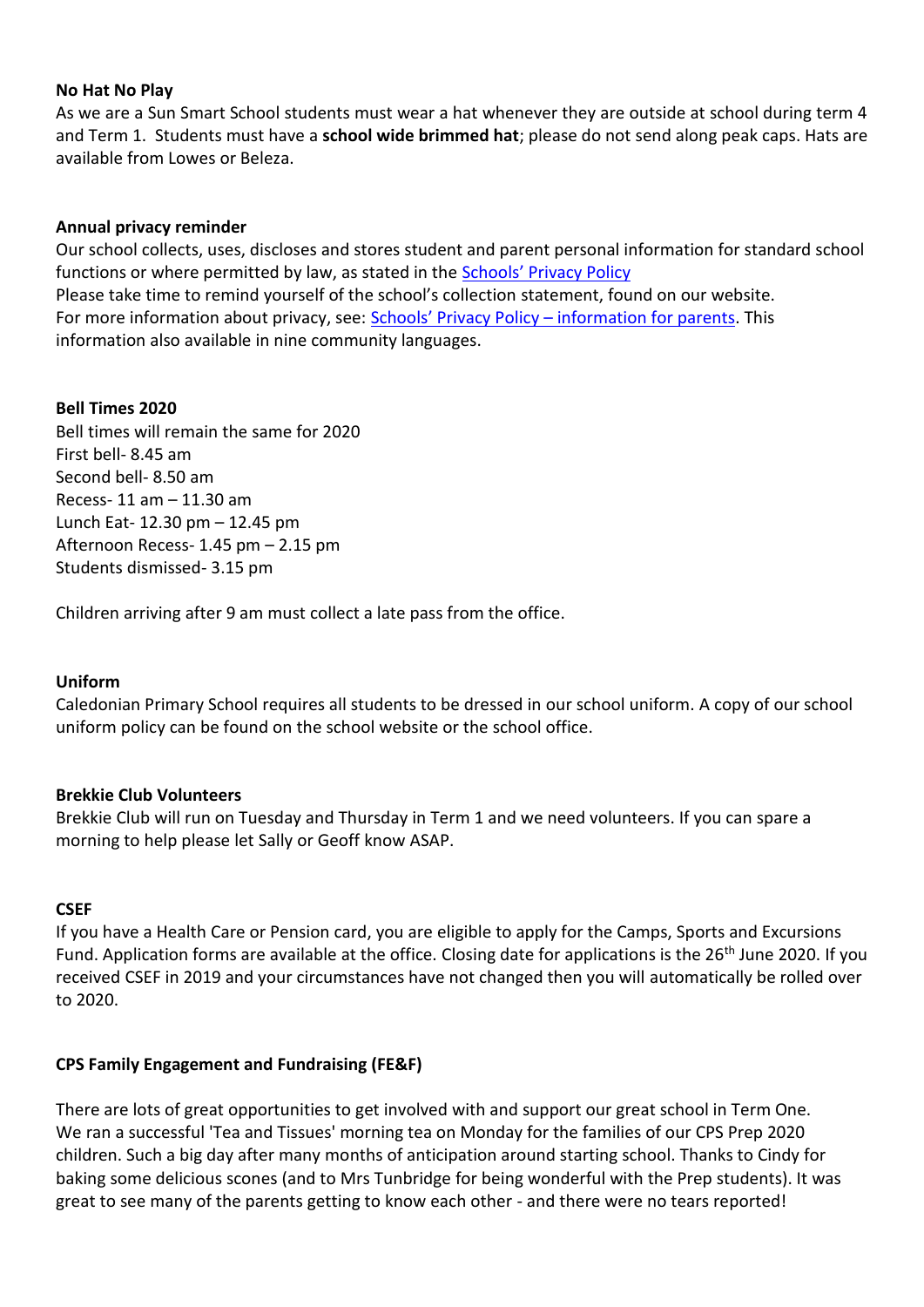#### Key Dates

Friday 7th February, 9.00 am - 9.45 am: Family Engagement and Fundraising subcommittee meeting, Staff Room. All welcome.

Sunday 23rd February, 9.00 am - 11.00 am: Working Bee. Volunteers needed.

Tuesday 25th February, 3.30 pm - 6.30 pm: CPS Harvest Welcome Afternoon including free BBQ. All welcome and volunteers needed.

Friday 28th February: Bulb Drive orders and payments due back to school.

Wednesday 4th March: CPS Cross Country, Russell Square. Volunteers needed.

Thursday 12th March: CPS Athletic Sports, Llanberris Stadium. Volunteers needed.

#### Activities

#### Family Engagement and Fundraising (FE&F) subcommittee meeting

Everyone is invited to come along on Friday  $7<sup>th</sup>$  February from 9.00 am to find out about the FE&F subcommittee (which is a subcommittee of the CPS School Council). We will be planning activities for Term One and discussing ideas for Term Two. Children welcome.

#### Bulb Drive

Next week, all families will receive an order form from Bulbs Direct Fundraising. Through this form you can purchase colourful bulbs for your garden. Families will also have the option of donating bulbs to the school for planting in our school grounds. This is a great fundraiser to pass around to your extended family, friends, neighbours and/or work colleagues to help raise money for our school. Orders and payment are due by Friday 28<sup>th</sup> February.

#### Working Bee

In preparation for our Harvest Welcome Afternoon, we invite everyone to come and help out on Sunday 23<sup>rd</sup> February from 9.00 am until 11.00 am, to spruce up the school grounds. We will be weeding, spreading soil, sweeping and several other jobs. Feel free to bring any tools/wheelbarrows too.

#### Harvest Welcome Afternoon

Our school has a fabulous veggie garden and we want to celebrate it! Please put Tuesday 25<sup>th</sup> March in your diaries so you can get involved in the Harvest Welcome Afternoon. Teachers will be available in their classrooms between 3.30 pm and 4.30 pm to have a chat. Your children will also be able to show you their work and around their classrooms.

From 4.00 pm, there will be activities around the school including creating a scarecrow for the school veggie garden, planting produce, a treasure trail, a recipe exchange, giant Jenga and more. Fresh fruit and veggies from the school garden and donated to the school will be available to purchase. From 4.30pm, there will also be snacks prepared by students (popcorn and apple slinkies) for a gold coin donation and a BBQ provided free of charge. We even have some musically talented community members who are going to play some tunes for us! It will be an afternoon not to be missed. Please bring your own water bottle.

\* If your garden is overflowing with produce/plant cuttings and you would like to donate some to this event, please contact Susan: [smileysuez\\_9@hotmail.com](mailto:smileysuez_9@hotmail.com)

- \* Please let Susan know if you can volunteer on the night: [smileysuez\\_9@hotmail.com](mailto:smileysuez_9@hotmail.com)
- \* If you have a great recipe to share, please email it to Aimee Knight: [adrianaimeeknight@bigpond.com](mailto:adrianaimeeknight@bigpond.com)
- \* An invitation and more details will come out with the next newsletter (Tuesday 18th February)